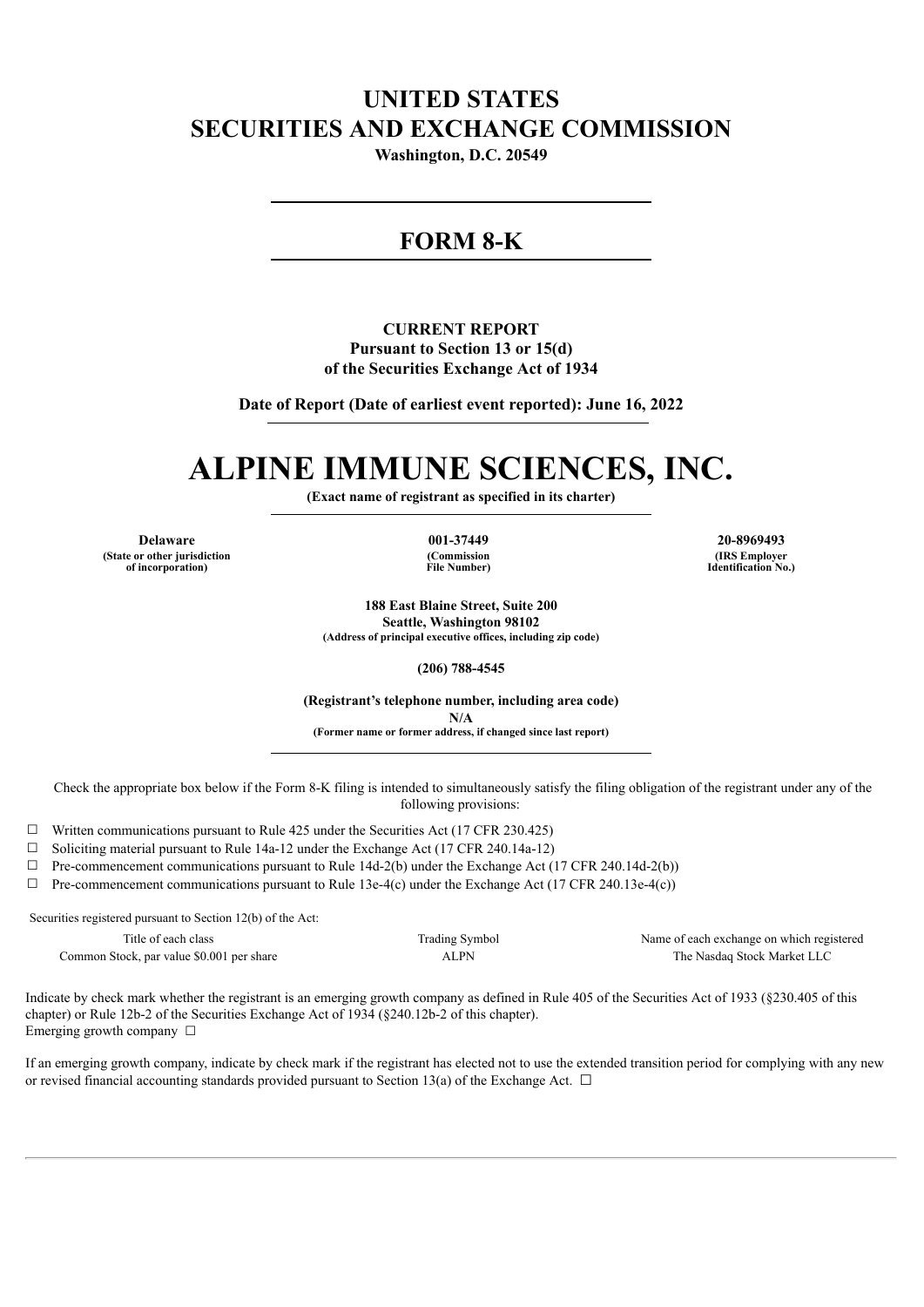#### **Item 5.07. Submission of Matters to a Vote of Security Holders.**

On Thursday, June 16, 2022, Alpine Immune Sciences, Inc. (the "Company") held its 2022 Annual Meeting of Stockholders (the "2022 Annual Meeting") at 1:30 p.m., Pacific Time, as a web-hosted, virtual meeting. As of the close of business on April 20, 2022, the record date for the 2022 Annual Meeting, there were 30,316,066 shares of common stock entitled to vote at the meeting. 25,582,775 shares of common stock were present in person or by proxy at the meeting (84.4%), which constituted a quorum for the transaction of business.

At the 2022 Annual Meeting, the stockholders voted on the following three proposals, each of which is described in more detail in the Company's [Definitive](http://www.sec.gov/Archives/edgar/data/1626199/000162619922000038/defproxy_2021.htm) Proxy Statement on Schedule 14A, filed with the Securities and Exchange Commission on April 29, 2022 (the "Proxy Statement"). The matters voted upon and the number of votes cast for, against or withheld, as well as the number of abstentions and broker non-votes, as to each such matter were as follows:

#### *Proposal 1. Election of Directors*

The stockholders voted on a proposal to elect two Class I directors to the Company's board of directors (the "Board"), each to serve a three-year term. The results of the voting were as follows:

| <b>Nominee</b>       | Votes For  | <b>Votes Withheld</b> | <b>Broker Non-Votes</b> |
|----------------------|------------|-----------------------|-------------------------|
| Peter Thompson, M.D. | 19.550.866 | 3,445,097             | 2,586,812               |
| Natasha Herndav      | 22,439,354 | 556,609               | 2,586,812               |

Pursuant to the foregoing votes, each of the director nominees was elected to serve on the Board. There were no additional director nominations brought to the 2022 Annual Meeting.

#### *Proposal 2. Ratification of Appointment of Independent Registered Public Accounting Firm*

The stockholders voted on a proposal to ratify the appointment of Ernst & Young LLP as the Company's independent registered public accounting firm for the year ending December 31, 2022. The results of the voting included 25,553,499 votes for, 17,644 votes against, 11,632 votes abstained and zero broker non-votes. The appointment of Ernst & Young LLP to serve as the Company's independent registered public accounting firm for the year ending December 31, 2022 was ratified.

#### *Proposal 3. Advisory Vote on Compensation of Named Executive Of icers (***"***Say-On-Pay***"***)*

The stockholders voted on a proposal for the approval, on an advisory basis, of the compensation of the Company's named executive officers. The results of the voting included 22,898,398 votes for, 84,665 votes against, 12,900 votes abstained and 2,586,812 broker non-votes. The compensation of the Company's named executive officers was approved, on an advisory basis.